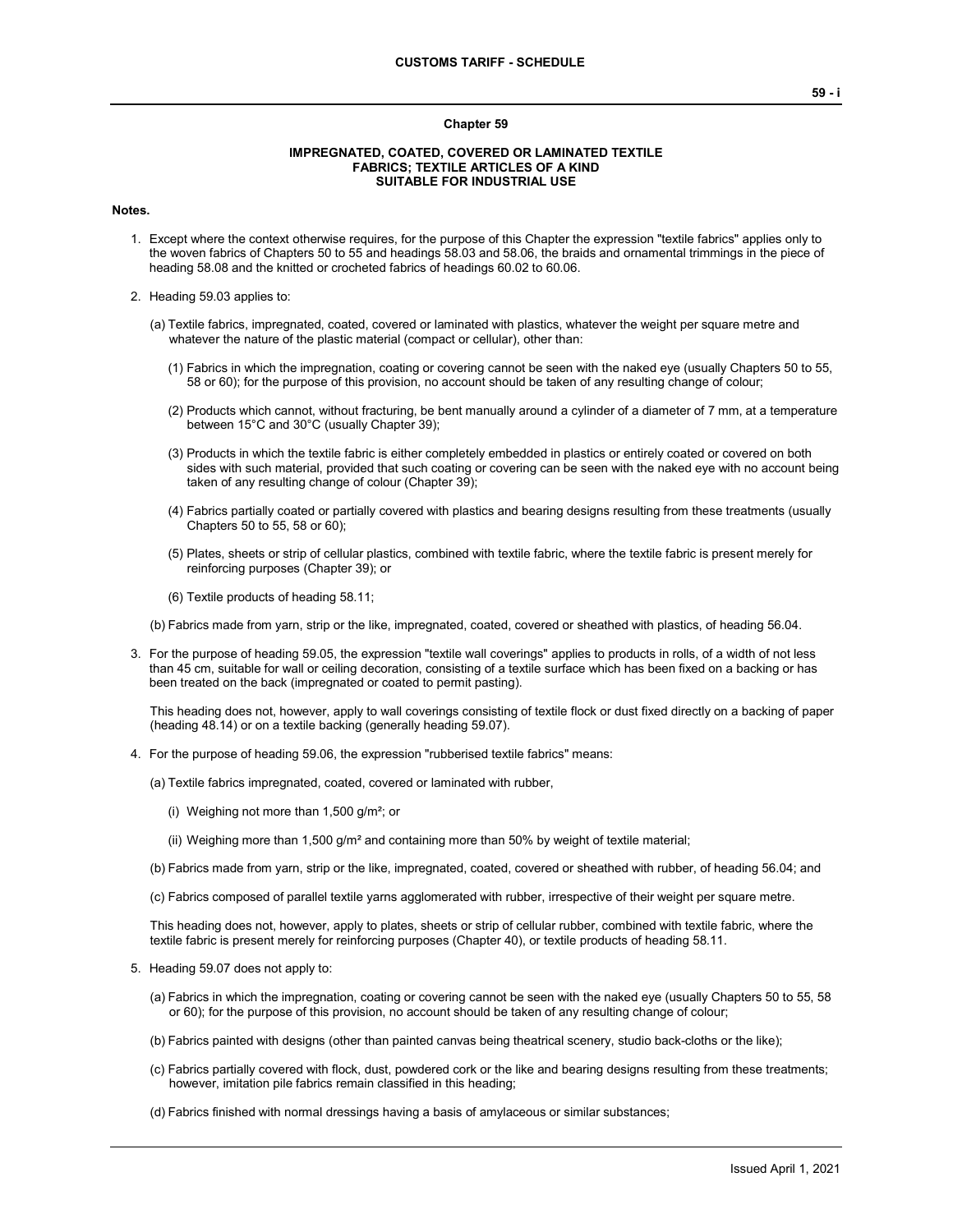- (e) Wood veneered on a backing of textile fabrics (heading 44.08);
- (f) Natural or artificial abrasive powder or grain, on a backing of textile fabrics (heading 68.05);
- (g) Agglomerated or reconstituted mica, on a backing of textile fabrics (heading 68.14); or
- (h) Metal foil on a backing of textile fabrics (generally Section IV or XV).
- 6. Heading 59.10 does not apply to:
	- (a) Transmission or conveyor belting, of textile material, of a thickness of less than 3 mm; or
	- (b) Transmission or conveyor belts or belting of textile fabric impregnated, coated, covered or laminated with rubber or made from textile yarn or cord impregnated, coated, covered or sheathed with rubber (heading 40.10).
- 7. Heading 59.11 applies to the following goods, which do not fall in any other heading of Section XI:
	- (a) Textile products in the piece, cut to length or simply cut to rectangular (including square) shape (other than those having the character of the products of headings 59.08 to 59.10), the following only:
		- (i) Textile fabrics, felt and felt-lined woven fabrics, coated, covered or laminated with rubber, leather or other material, of a kind used for card clothing, and similar fabrics of a kind used for other technical purposes, including narrow fabrics made of velvet impregnated with rubber, for covering weaving spindles (weaving beams);
		- (ii) Bolting cloth;
		- (iii) Straining cloth of a kind used in oil presses or the like, of textile material or of human hair;
		- (iv)Flat woven textile fabrics with multiple warp or weft, whether or not felted, impregnated or coated, of a kind used in machinery or for other technical purposes;
		- (v) Textile fabrics reinforced with metal, of a kind used for technical purposes;
		- (vi) Cords, braids and the like, whether or not coated, impregnated or reinforced with metal, of a kind used in industry as packing or lubricating materials;
	- (b) Textile articles (other than those of headings 59.08 to 59.10) of a kind used for technical purposes (for example, textile fabrics and felts, endless or fitted with linking devices, of a kind used in paper-making or similar machines (for example, for pulp or asbestos-cement), gaskets, washers, polishing discs and other machinery parts).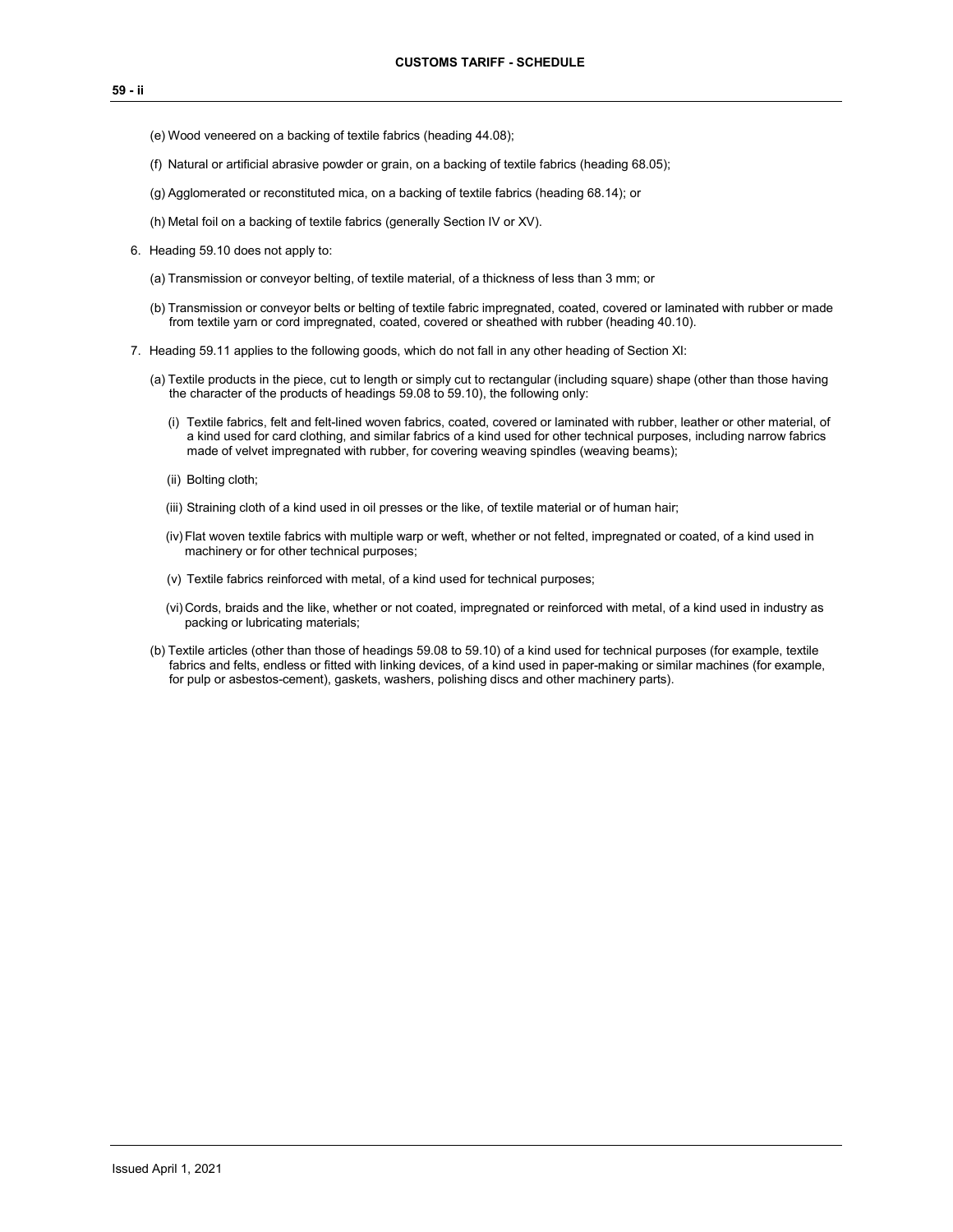## **CUSTOMS TARIFF - SCHEDULE**

| <b>Tariff</b><br><b>Item</b> | <b>SS</b> | <b>Description of Goods</b>                                                                                                                                                                                                                             | Unit of<br>Meas. | <b>MFN</b><br>Tariff | <b>Applicable</b><br><b>Preferential Tariffs</b>                                                                         |
|------------------------------|-----------|---------------------------------------------------------------------------------------------------------------------------------------------------------------------------------------------------------------------------------------------------------|------------------|----------------------|--------------------------------------------------------------------------------------------------------------------------|
| 59.01                        |           | Textile fabrics coated with gum or amylaceous substances, of a kind<br>used for the outer covers of books or the like; tracing cloth; prepared<br>painting canvas; buckram and similar stiffened textile fabrics of a kind<br>used for hat foundations. |                  |                      |                                                                                                                          |
|                              |           | 5901.10.00 00 -Textile fabrics coated with gum or amylaceous substances, of a kind<br>used for the outer covers of books or the like                                                                                                                    | <b>KGM</b>       | Free                 | LDCT, GPT, UST, MXT,<br>CIAT, CT, CRT, IT, NT,<br>SLT, PT, COLT, JT,<br>PAT, HNT, KRT, CEUT,<br>UAT, CPTPT,<br>UKT: Free |
| 5901.90                      |           | -Other                                                                                                                                                                                                                                                  |                  |                      |                                                                                                                          |
|                              |           | 5901.90.10 00 - - - Prepared painting canvas                                                                                                                                                                                                            | <b>KGM</b>       | 7%                   | LDCT, GPT, UST, MXT,<br>CIAT, CT, CRT, IT, NT,<br>SLT, PT, COLT, JT,<br>PAT, HNT, KRT, CEUT,<br>UAT, CPTPT,<br>UKT: Free |
| 5901.90.90 00 - - - Other    |           |                                                                                                                                                                                                                                                         | <b>KGM</b>       | Free                 | LDCT, GPT, UST, MXT,<br>CIAT, CT, CRT, IT, NT,<br>SLT, PT, COLT, JT,<br>PAT, HNT, KRT, CEUT,<br>UAT, CPTPT,<br>UKT: Free |
| 59.02                        |           | Tire cord fabric of high tenacity yarn of nylon or other polyamides,<br>polyesters or viscose rayon.                                                                                                                                                    |                  |                      |                                                                                                                          |
|                              |           | 5902.10.00 00 -Of nylon or other polyamides                                                                                                                                                                                                             | <b>KGM</b>       | Free                 | LDCT, UST, MXT, CIAT,<br>CT, CRT, IT, NT, SLT, PT,<br>COLT, JT, PAT, HNT,<br>KRT, CEUT, UAT,<br>CPTPT, UKT: Free         |
|                              |           | 5902.20.00 00 - Of polyesters                                                                                                                                                                                                                           | <b>KGM</b>       | Free                 | LDCT, UST, MXT, CIAT,<br>CT, CRT, IT, NT, SLT, PT,<br>COLT, JT, PAT, HNT,<br>KRT, CEUT, UAT,<br>CPTPT, UKT: Free         |
| 5902.90.00 00 -Other         |           |                                                                                                                                                                                                                                                         | KGM              | Free                 | LDCT, UST, MXT, CIAT,<br>CT, CRT, IT, NT, SLT, PT,<br>COLT, JT, PAT, HNT,<br>KRT, CEUT, UAT,<br>CPTPT, UKT: Free         |
| 59.03                        |           | Textile fabrics impregnated, coated, covered or laminated with plastics,<br>other than those of heading 59.02.                                                                                                                                          |                  |                      |                                                                                                                          |
| 5903.10                      |           | -With poly(vinyl chloride)                                                                                                                                                                                                                              |                  |                      |                                                                                                                          |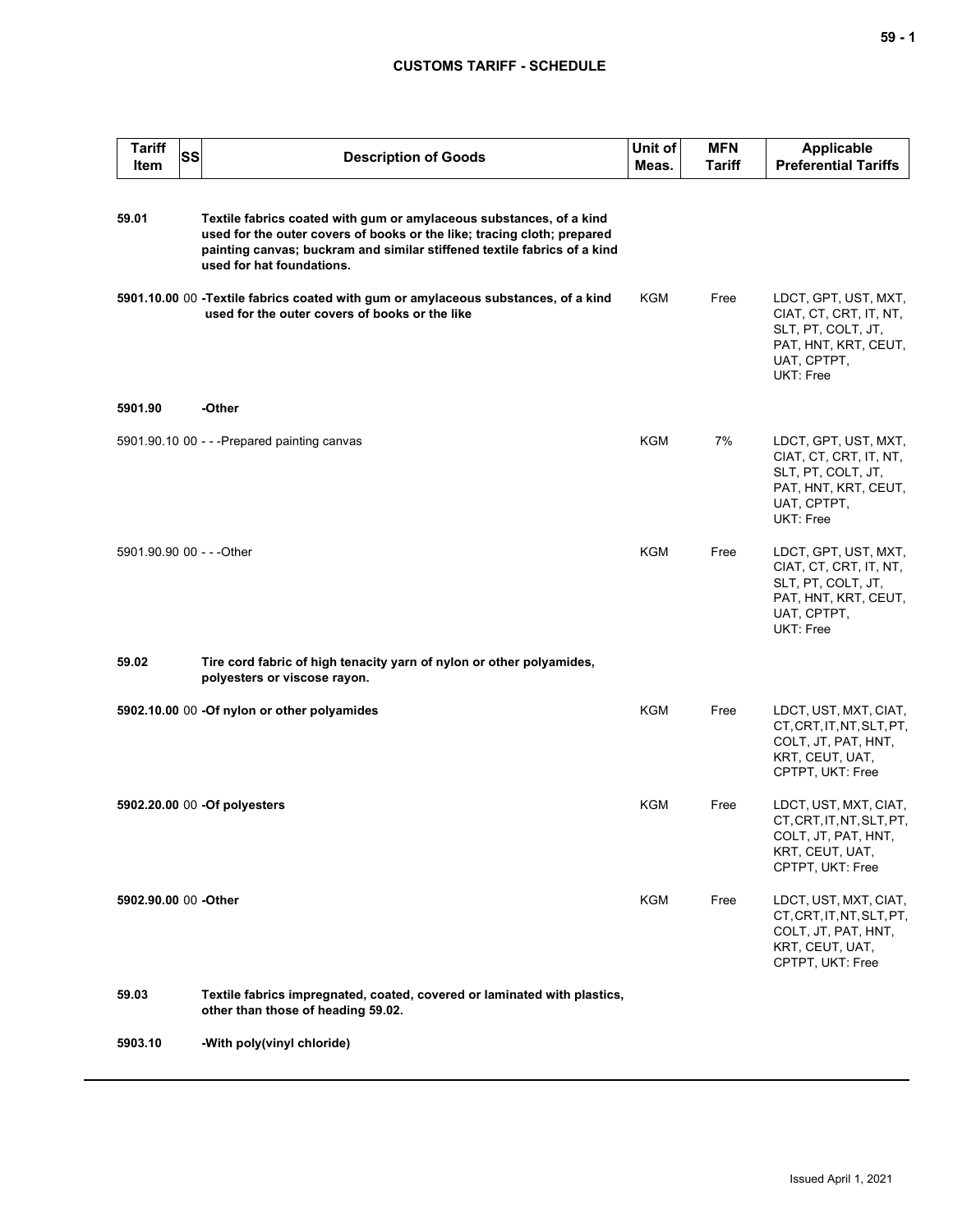| Tariff<br>Item | <b>SS</b> | <b>Description of Goods</b>                                                                                                                                 | Unit of<br>Meas. | <b>MFN</b><br><b>Tariff</b> | Applicable<br><b>Preferential Tariffs</b>                                                                                |
|----------------|-----------|-------------------------------------------------------------------------------------------------------------------------------------------------------------|------------------|-----------------------------|--------------------------------------------------------------------------------------------------------------------------|
|                |           | 5903.10.10 00 - - - Textile fabrics not containing man-made fibres                                                                                          | <b>KGM</b>       | Free                        | LDCT, GPT, UST, MXT,<br>CIAT, CT, CRT, IT, NT,<br>SLT, PT, COLT, JT,<br>PAT, HNT, KRT, CEUT,<br>UAT, CPTPT,<br>UKT: Free |
|                |           | 5903.10.20 00 - - - Textile fabrics containing man-made fibres                                                                                              | KGM              | Free                        | LDCT, GPT, UST, MXT,<br>CIAT, CT, CRT, IT, NT,<br>SLT, PT, COLT, JT,<br>PAT, HNT, KRT, CEUT,<br>UAT, CPTPT,<br>UKT: Free |
| 5903.20        |           | -With polyurethane                                                                                                                                          |                  |                             |                                                                                                                          |
|                |           | 5903.20.10 00 - - - Textile fabrics not containing man-made fibres                                                                                          | <b>KGM</b>       | Free                        | LDCT, GPT, UST, MXT,<br>CIAT, CT, CRT, IT, NT,<br>SLT, PT, COLT, JT,<br>PAT, HNT, KRT, CEUT,<br>UAT, CPTPT,<br>UKT: Free |
|                |           | 5903.20.20 00 - - - Textile fabrics containing man-made fibres                                                                                              | <b>KGM</b>       | Free                        | LDCT, GPT, UST, MXT,<br>CIAT, CT, CRT, IT, NT,<br>SLT, PT, COLT, JT,<br>PAT, HNT, KRT, CEUT,<br>UAT, CPTPT,<br>UKT: Free |
| 5903.90        |           | -Other                                                                                                                                                      |                  |                             |                                                                                                                          |
|                |           | 5903.90.10 00 - - - Textile fabrics not containing man-made fibres                                                                                          | <b>KGM</b>       | Free                        | LDCT, GPT, UST, MXT,<br>CIAT, CT, CRT, IT, NT,<br>SLT, PT, COLT, JT,<br>PAT, HNT, KRT, CEUT,<br>UAT, CPTPT,<br>UKT: Free |
|                |           | 5903.90.20 00 - - - Textile fabrics containing man-made fibres                                                                                              | <b>KGM</b>       | Free                        | LDCT, GPT, UST, MXT,<br>CIAT, CT, CRT, IT, NT,<br>SLT, PT, COLT, JT,<br>PAT, HNT, KRT, CEUT,<br>UAT, CPTPT,<br>UKT: Free |
| 59.04          |           | Linoleum, whether or not cut to shape; floor coverings consisting of a<br>coating or covering applied on a textile backing, whether or not cut to<br>shape. |                  |                             |                                                                                                                          |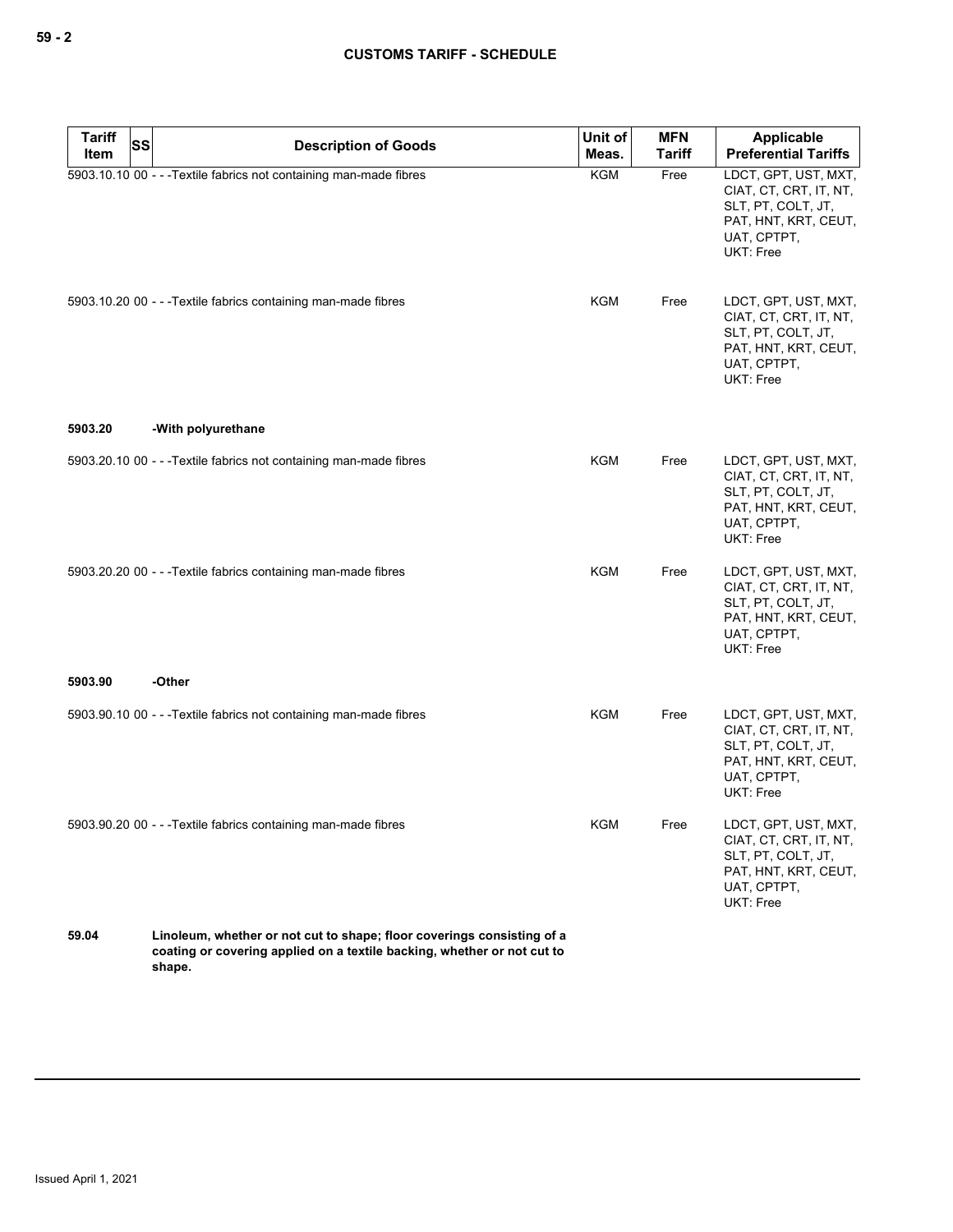| ×<br>۰. |  | v<br>۰. |
|---------|--|---------|
|---------|--|---------|

| <b>Tariff</b>             | <b>SS</b> | <b>Description of Goods</b>                                                                                                               | Unit of    | <b>MFN</b>    | <b>Applicable</b>                                                                                                            |
|---------------------------|-----------|-------------------------------------------------------------------------------------------------------------------------------------------|------------|---------------|------------------------------------------------------------------------------------------------------------------------------|
| <b>Item</b>               |           |                                                                                                                                           | Meas.      | <b>Tariff</b> | <b>Preferential Tariffs</b>                                                                                                  |
| 5904.10.00 00 -Linoleum   |           |                                                                                                                                           | <b>MTK</b> | 7%            | LDCT, UST, MXT, CIAT,<br>CT, CRT, IT, NT, SLT, PT,<br>COLT, JT, PAT, HNT,<br>KRT, CEUT, UAT,<br>CPTPT, UKT: Free<br>GPT: 5%  |
| 5904.90                   |           | -Other                                                                                                                                    |            |               |                                                                                                                              |
|                           |           | 5904.90.10 00 - - - Floor coverings, with a base consisting of needleloom felt or nonwovens                                               | <b>MTK</b> | 13.5%         | LDCT, UST, MXT, CIAT,<br>CT, CRT, IT, NT, SLT, PT,<br>COLT, JT, PAT, HNT,<br>KRT, CEUT, UAT,<br>CPTPT, UKT: Free<br>GPT: 5%  |
| 5904.90.90 00 - - - Other |           |                                                                                                                                           | <b>MTK</b> | 18%           | LDCT, UST, MXT, CIAT,<br>CT, CRT, IT, NT, SLT, PT,<br>COLT, JT, PAT, HNT,<br>KRT, CEUT, UAT,<br>CPTPT, UKT: Free<br>GPT: 12% |
| 5905.00                   |           | Textile wall coverings.                                                                                                                   |            |               |                                                                                                                              |
|                           |           | 5905.00.10 00 - - - Backed with wallpaper base (hanging stock), whether or not coated or pre- MTK<br>pasted;<br>Of jute backed with paper |            | 5%            | LDCT, GPT, UST, MXT,<br>CIAT, CT, CRT, IT, NT,<br>SLT, PT, COLT, JT,<br>PAT, HNT, KRT, CEUT,<br>UAT, CPTPT,<br>UKT: Free     |
| 5905.00.90 00 - - - Other |           |                                                                                                                                           | <b>MTK</b> | 14%           | LDCT, UST, MXT, CIAT,<br>CT, CRT, IT, NT, SLT, PT,<br>COLT, JT, PAT, HNT,<br>KRT, CEUT, UAT,<br>CPTPT, UKT: Free<br>GPT: 10% |
| 59.06                     |           | Rubberized textile fabrics, other than those of heading 59.02.                                                                            |            |               |                                                                                                                              |
|                           |           | 5906.10.00 00 -Adhesive tape of a width not exceeding 20 cm                                                                               | KGM        | Free          | LDCT, GPT, UST, MXT,<br>CIAT, CT, CRT, IT, NT,<br>SLT, PT, COLT, JT,<br>PAT, HNT, KRT, CEUT,<br>UAT, CPTPT,<br>UKT: Free     |
|                           |           | -Other:                                                                                                                                   |            |               |                                                                                                                              |
|                           |           | 5906.91.00 00 - - Knitted or crocheted                                                                                                    | <b>KGM</b> | Free          | LDCT, GPT, UST, MXT,<br>CIAT, CT, CRT, IT, NT,<br>SLT, PT, COLT, JT,<br>PAT, HNT, KRT, CEUT,<br>UAT, CPTPT,<br>UKT: Free     |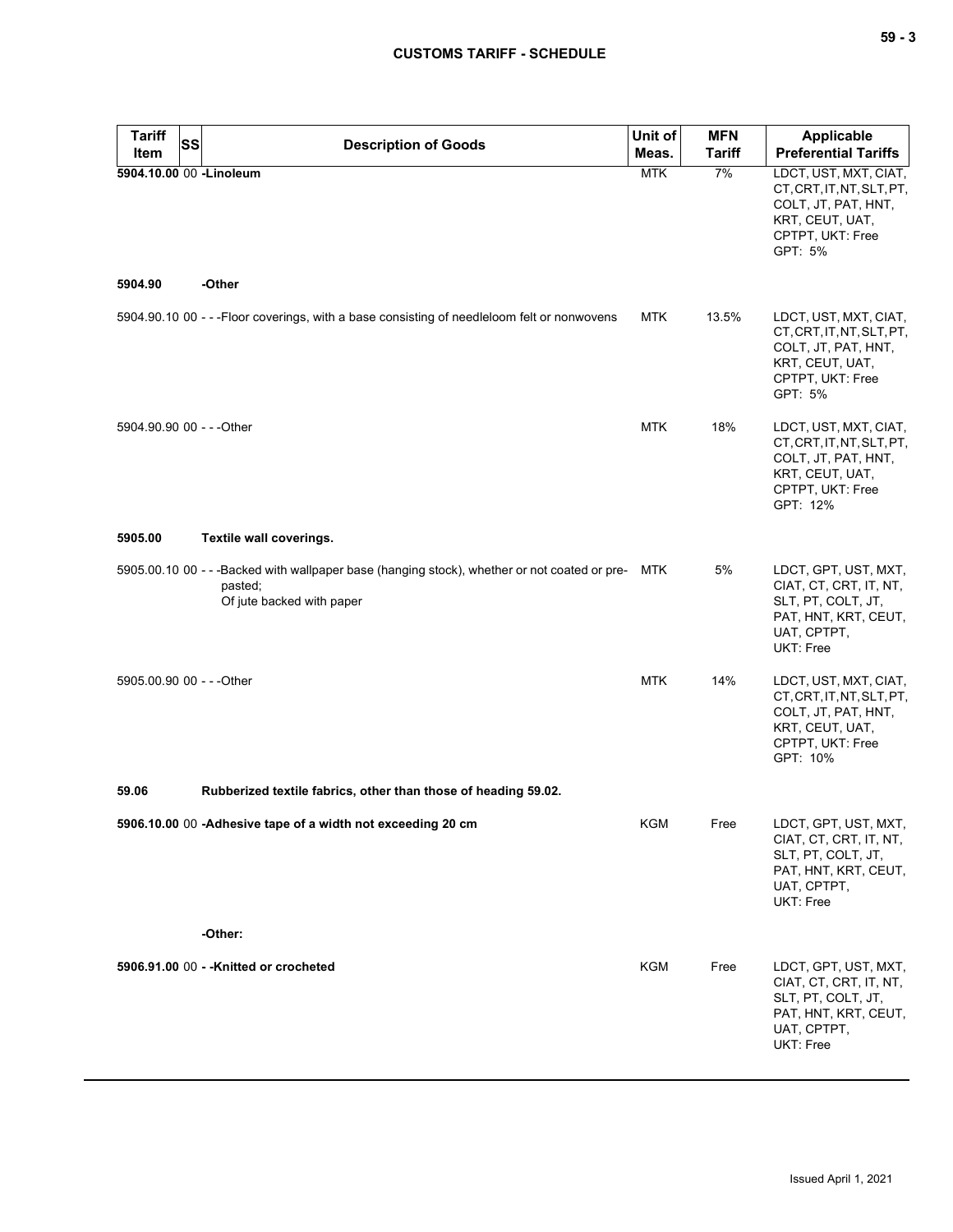| <b>Tariff</b><br>Item | <b>SS</b> | <b>Description of Goods</b>                                                                                                                                                                            | Unit of<br>Meas. | <b>MFN</b><br><b>Tariff</b> | Applicable<br><b>Preferential Tariffs</b>                                                                                |
|-----------------------|-----------|--------------------------------------------------------------------------------------------------------------------------------------------------------------------------------------------------------|------------------|-----------------------------|--------------------------------------------------------------------------------------------------------------------------|
| 5906.99               |           | - -Other                                                                                                                                                                                               |                  |                             |                                                                                                                          |
|                       |           | 5906.99.10 00 - - -Textile fabrics not containing man-made fibres                                                                                                                                      | KGM              | Free                        | LDCT, GPT, UST, MXT,<br>CIAT, CT, CRT, IT, NT,<br>SLT, PT, COLT, JT,<br>PAT, HNT, KRT, CEUT,<br>UAT, CPTPT,<br>UKT: Free |
|                       |           | 5906.99.20 00 - - - Textile fabrics containing man-made fibres                                                                                                                                         | KGM              | Free                        | LDCT, GPT, UST, MXT,<br>CIAT, CT, CRT, IT, NT,<br>SLT, PT, COLT, JT,<br>PAT, HNT, KRT, CEUT,<br>UAT, CPTPT,<br>UKT: Free |
| 5907.00               |           | Textile fabrics otherwise impregnated, coated or covered; painted<br>canvas being theatrical scenery, studio back-cloths or the like.                                                                  |                  |                             |                                                                                                                          |
|                       |           | 5907.00.10 00 - - - Textile fabrics otherwise impregnated, coated or covered                                                                                                                           | <b>KGM</b>       | Free                        | LDCT, GPT, UST, MXT,<br>CIAT, CT, CRT, IT, NT,<br>SLT, PT, COLT, JT,<br>PAT, HNT, KRT, CEUT,<br>UAT, CPTPT,<br>UKT: Free |
|                       |           | ---Painted canvas being theatrical scenery, studio back-cloths or the like:                                                                                                                            |                  |                             |                                                                                                                          |
|                       |           | 5907.00.21 00 - - - -Of a kind used as photographic, cinematographic or television studio<br>equipment                                                                                                 | KGM              | Free                        | LDCT, GPT, UST, MXT,<br>CIAT, CT, CRT, IT, NT,<br>SLT, PT, COLT, JT,<br>PAT, HNT, KRT, CEUT,<br>UAT, CPTPT,<br>UKT: Free |
|                       |           | 5907.00.29 00 - - - - Other                                                                                                                                                                            | KGM              | 14%                         | LDCT, UST, MXT, CIAT,<br>CT, CRT, IT, NT, SLT, PT,<br>COLT, JT, PAT, HNT,<br>KRT, CEUT, UAT,<br>CPTPT, UKT: Free         |
| 5908.00               |           | Textile wicks, woven, plaited or knitted, for lamps, stoves, lighters,<br>candles or the like; incandescent gas mantles and tubular knitted gas<br>mantle fabric therefor, whether or not impregnated. |                  |                             |                                                                                                                          |
|                       |           | 5908.00.10 00 - - - Textile wicks, whether or not plaited, processed or with core, for use in the<br>manufacture of wax candles or tapers or to be employed in oil-burning<br>sanctuary lamps          | KGM              | Free                        | LDCT, GPT, UST, MXT,<br>CIAT, CT, CRT, IT, NT,<br>SLT, PT, COLT, JT,<br>PAT, HNT, KRT, CEUT,<br>UAT, CPTPT,<br>UKT: Free |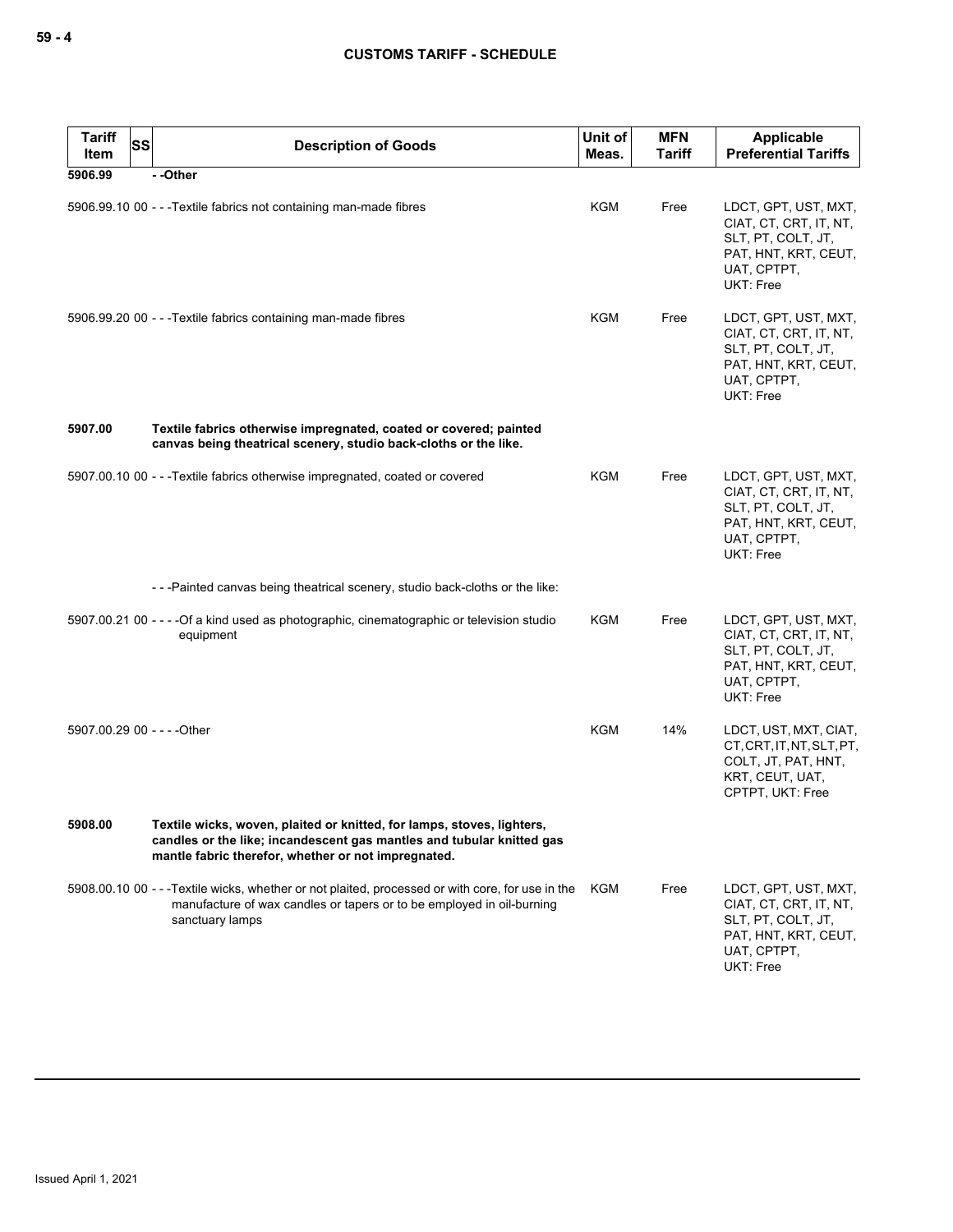| <b>Tariff</b> | <b>SS</b><br><b>Description of Goods</b>                                                                                                                                                                                                                                                                                                                | Unit of    | <b>MFN</b>    | <b>Applicable</b>                                                                                                            |
|---------------|---------------------------------------------------------------------------------------------------------------------------------------------------------------------------------------------------------------------------------------------------------------------------------------------------------------------------------------------------------|------------|---------------|------------------------------------------------------------------------------------------------------------------------------|
| Item          |                                                                                                                                                                                                                                                                                                                                                         | Meas.      | <b>Tariff</b> | <b>Preferential Tariffs</b>                                                                                                  |
|               | 5908.00.90 00 - - - Other                                                                                                                                                                                                                                                                                                                               | <b>KGM</b> | 14%           | LDCT, UST, MXT, CIAT,<br>CT, CRT, IT, NT, SLT, PT,<br>COLT, JT, PAT, HNT,<br>KRT, CEUT, UAT,<br>CPTPT, UKT: Free<br>GPT: 10% |
| 5909.00       | Textile hosepiping and similar textile tubing, with or without lining,<br>armour or accessories of other materials.                                                                                                                                                                                                                                     |            |               |                                                                                                                              |
|               | 5909.00.10 00 - - - Fire hose                                                                                                                                                                                                                                                                                                                           | <b>MTR</b> | 12%           | LDCT, UST, MXT, CIAT,<br>CT, CRT, IT, NT, SLT, PT,<br>COLT, JT, PAT, HNT,<br>KRT, CEUT, UAT,<br>CPTPT, UKT: Free<br>GPT: 10% |
|               | 5909.00.90 00 - - - Other                                                                                                                                                                                                                                                                                                                               | <b>MTR</b> | Free          | LDCT, GPT, UST, MXT,<br>CIAT, CT, CRT, IT, NT,<br>SLT, PT, COLT, JT,<br>PAT, HNT, KRT, CEUT,<br>UAT, CPTPT,<br>UKT: Free     |
|               | 5910.00.00 00 Transmission or conveyor belts or belting, of textile material, whether or KGM<br>not impregnated, coated, covered or laminated with plastics, or<br>reinforced with metal or other material.                                                                                                                                             |            | Free          | LDCT, GPT, UST, MXT,<br>CIAT, CT, CRT, IT, NT,<br>SLT, PT, COLT, JT,<br>PAT, HNT, KRT, CEUT,<br>UAT, CPTPT,<br>UKT: Free     |
| 59.11         | Textile products and articles, for technical uses, specified in Note 7 to<br>this Chapter.                                                                                                                                                                                                                                                              |            |               |                                                                                                                              |
| 5911.10.00    | -Textile fabrics, felt and felt-lined woven fabrics, coated, covered or<br>laminated with rubber, leather or other material, of a kind used for card<br>clothing, and similar fabrics of a kind used for other technical<br>purposes, including narrow fabrics made of velvet impregnated with<br>rubber, for covering weaving spindles (weaving beams) |            | Free          | LDCT, GPT, UST, MXT,<br>CIAT, CT, CRT, IT, NT,<br>SLT, PT, COLT, JT,<br>PAT, HNT, KRT, CEUT,<br>UAT, CPTPT,<br>UKT: Free     |
|               | 10 - - - - - Blankets, lapping, or blanketing to be employed in offset printing                                                                                                                                                                                                                                                                         | KGM<br>KGM |               |                                                                                                                              |
|               | 5911.20.00 00 -Bolting cloth, whether or not made up                                                                                                                                                                                                                                                                                                    | <b>KGM</b> | Free          | LDCT, GPT, UST, MXT,<br>CIAT, CT, CRT, IT, NT,<br>SLT, PT, COLT, JT,<br>PAT, HNT, KRT, CEUT,<br>UAT, CPTPT,<br>UKT: Free     |
|               | -Textile fabrics and felts, endless or fitted with linking devices, of a kind<br>used in paper-making or similar machines (for example, for pulp or                                                                                                                                                                                                     |            |               |                                                                                                                              |

**asbestos-cement):**